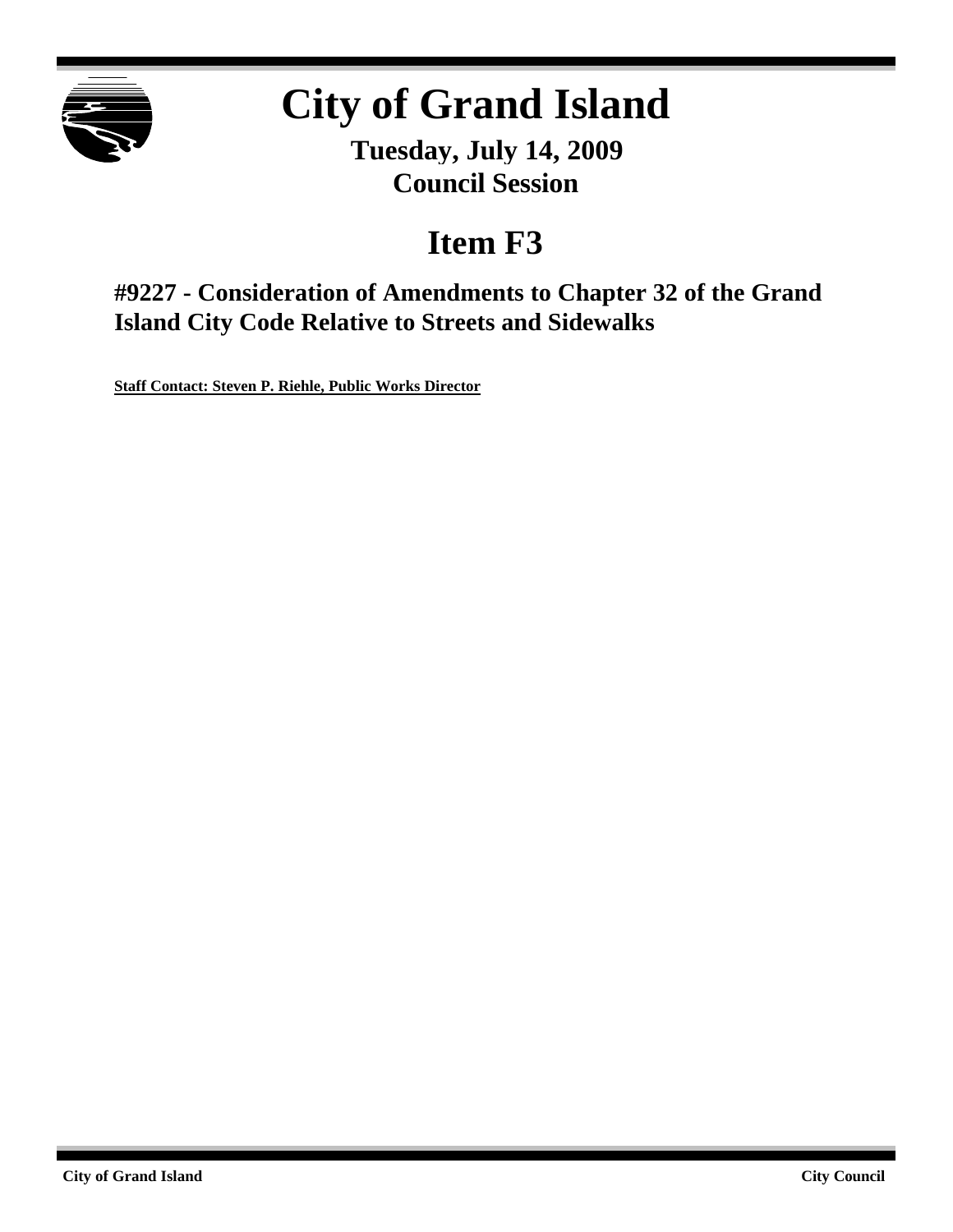## **Council Agenda Memo**

| From:           | Steven P. Riehle, Public Works Director                                                                         |
|-----------------|-----------------------------------------------------------------------------------------------------------------|
| <b>Meeting:</b> | July 14, 2009                                                                                                   |
| Subject:        | Consideration of Amendments to Chapter 32 of the<br>Grand Island City Code Relative to Streets and<br>Sidewalks |
| Item $\#$ 's:   | $F-3$                                                                                                           |
| $Presenter(s):$ | Steven P. Riehle, Public Works Director                                                                         |

### **Background**

A few proposed revisions to Chapter 32 of the City Code have been drafted for City Council consideration. Applicable sections of the existing city code with markups are shown in this memo. The sections to the code that are being added are underlined and the sections that are being eliminated have a line drawn through the text. A clean version of the proposed city code is attached as an ordinance.

- Section 32-55, Sidewalks: If a property owner wants to replace a conventional sidewalk with a curb sidewalk, the requirements of the current code are cumbersome.
- Section 32-74, Spreading Snow in Streets: Many communities across Nebraska and in the Midwest have laws against pushing, shoveling or blowing snow into the streets.
- Section 32-74.2, Mailboxes: The city is sometimes held accountable for damage to a mailbox that was not caused by negligence.

### **Discussion**

The changes and additions that are being proposed to Chapter 32 are as follows:

• Section 32-55, Sidewalks: If a property owner wants to replace a conventional sidewalk with curb sidewalk, the current city code requires 10 days notice by certified mail to all property owners, council to conduct a public hearing and special permission from the city council. Public Works Administration is recommending that the code be changed to remove the certified mail requirement, eliminate the need for a public hearing  $\&$  allow the Public Works Director to give the special permission to replace a conventional sidewalk with a curb sidewalk.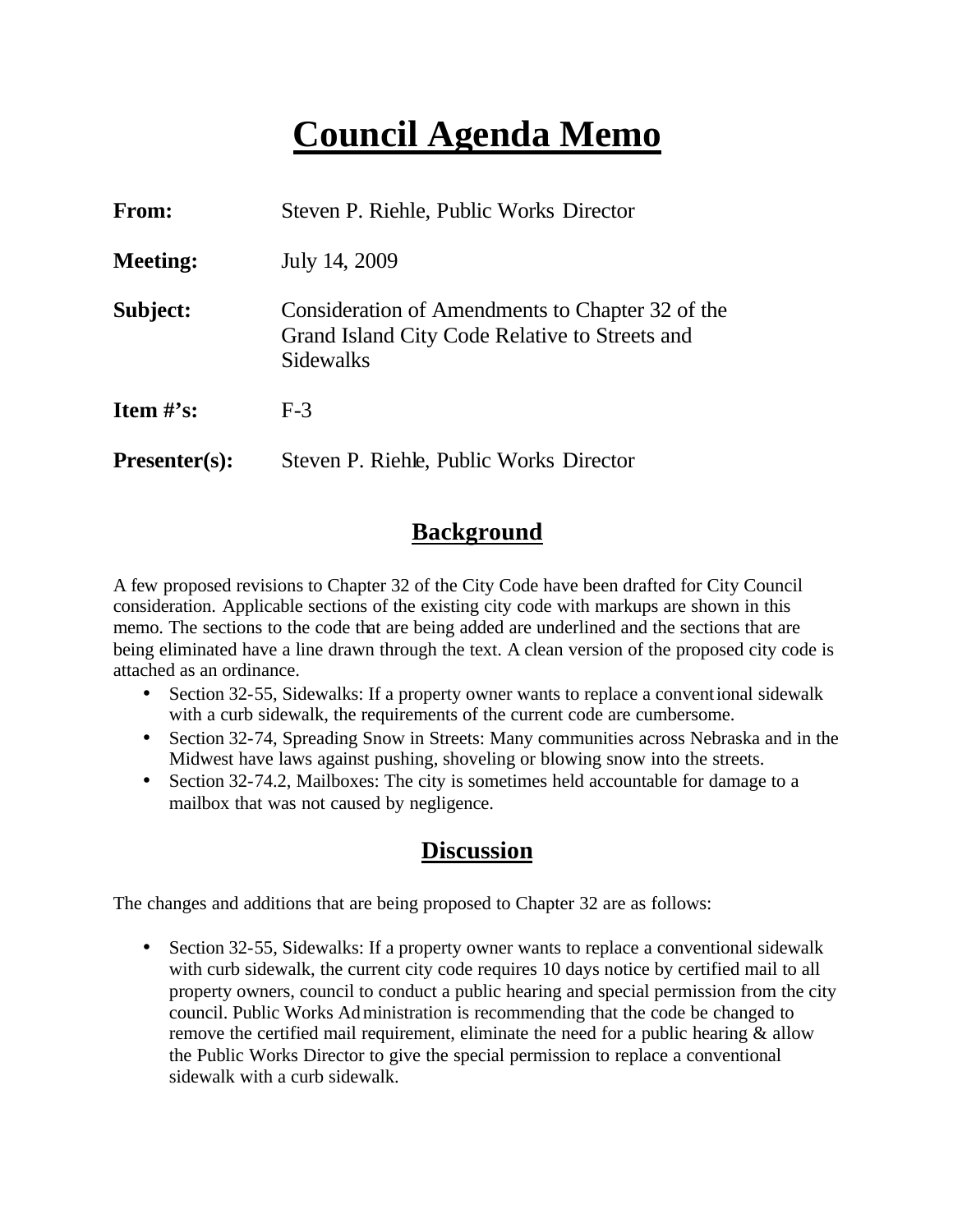#### **§32-55. Sidewalks**

Sidewalks built within one foot or less of property lines shall be known as "conventional" sidewalks. Conventional sidewalks shall be at least four feet wide. Only conventional sidewalks may be constructed on arterial, collector, and other protected streets, except as hereinafter provided.

Sidewalks constructed immediately adjacent to any curb and gutter shall be known as "curb" sidewalks. Curb sidewalks shall be at least four feet wide. No curb sidewalk may be constructed unless curb and gutter is constructed immediately prior to or is in place at the time of the sidewalk construction.

No curb sidewalks may be constructed unless there is constructed a continuous curb sidewalk between successive streets or between a street and an alley. The intent of this section is to provide for uniform sidewalk construction between successive streets or streets and alleys. In some instances, intersections or alleys are not in existence in newly platted areas, or blocks in earlier platted areas are excessive in length, in which case curb sidewalk may be constructed only if it will be continuous for approximately one block and there remains a continuous distance of the same length for construction of conventional sidewalk. For the purpose of this section, one block is defined as 300 feet, more or less. The purpose of this requirement is to provide for continuous sidewalk, either curb or conventional, for a reasonable distance without change. No conventional sidewalk may be replaced with curb sidewalk without special permission from the Public Works Director city council. At least ten days advance notice by certified mail of such hearing must be given to all property owners and occupants between successive streets or between a street and an alley.

If a majority of the property owners on a block petition the City for a curb sidewalk, then a new sidewalk may be installed as curb sidewalk. Such curb sidewalk shall comply with the other provisions of this section.

Where buildings, improved parking lots, or other improvements extend to the property line, the sidewalk must be at least five feet in width and extend to the property line.

In areas classified as rural routes by the U.S. Postal Service, properties will be allowed curb sidewalk only if the following conditions exist:

(1) If curb exists or is being constructed immediately prior to installation of the sidewalk; and

(2) If all property owners installing curb sidewalk agree to neighborhood box units which are approved and installed by the U.S. Postal Service; and

(3) If the section of sidewalk will be consistent between successive streets or from a street to an alley.

#### **§32-73. Snow and Ice Removal from Sidewalks**

It shall be unlawful for the occupant or owner of any lot, tract, or parcel of real estate within the City to fail to clear or have cleared the sidewalks contiguous thereto of all snow and ice within twenty-four hours after the cessation of any storm or snow fall; provided, that if such lot, tract, or parcel of real estate is located within the Central Business District of the City of Grand Island, then it shall be unlawful for the occupant owner of such lot, tract, or parcel of real estate to fail to clear the sidewalks contiguous thereto of all snow and ice within six hours after the cessation of any storm or snow fall, or by 12:00 Noon should the cessation of any storm or snow fall occur during night-time hours.

It shall be unlawful for the occupant or owner of any lot, tract, or parcel of real estate within the City to fail to clear or have cleared the sidewalks contiguous thereto of all ice accumulated from natural or artificial drainage of water within twenty-four hours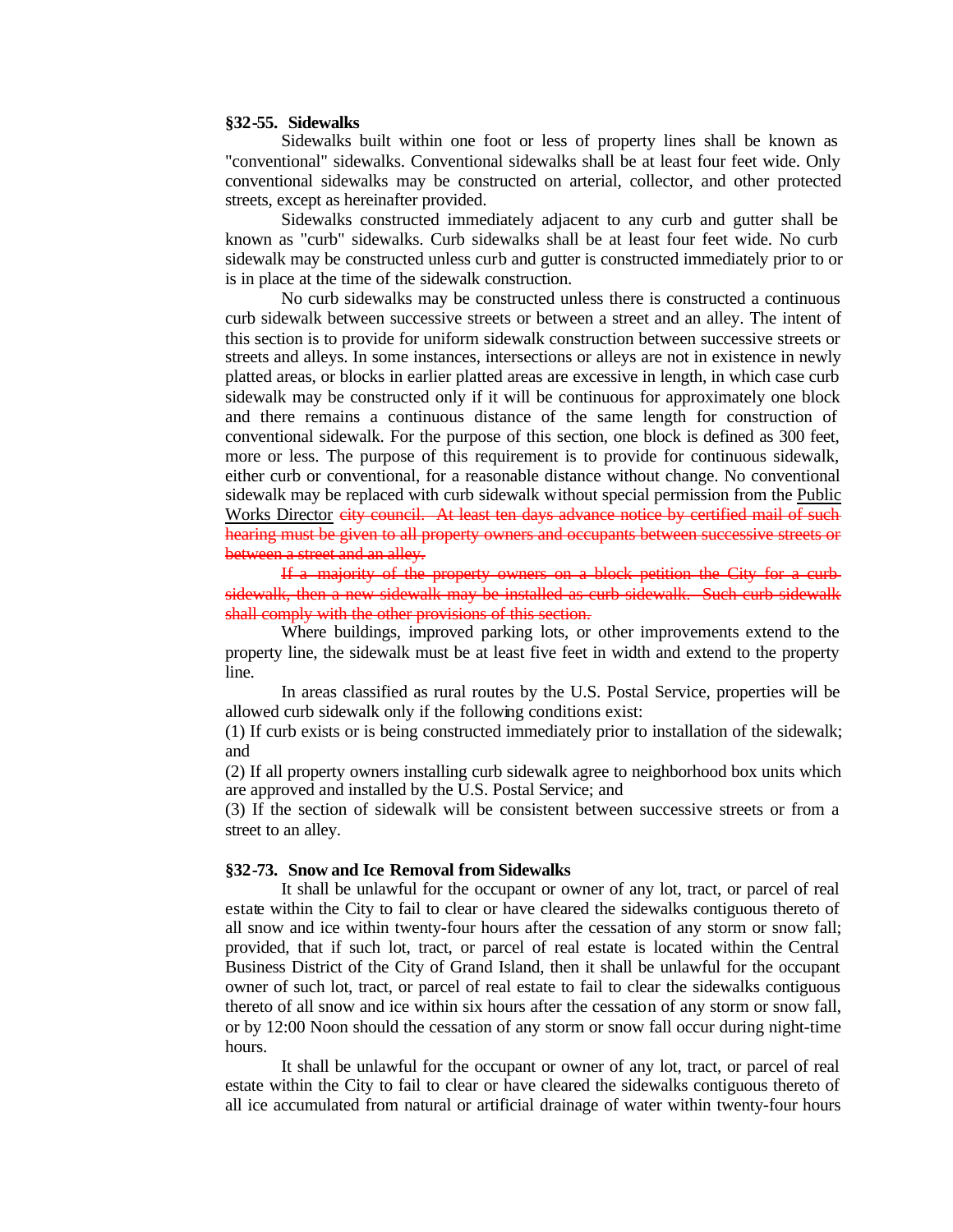after the commencement of accumulation; provided, that if such lot, tract, or parcel of real estate is located within the Central Business District of the City of Grand Island, then it shall be unlawful for the occupant or owner of such lot, tract, or parcel of real estate to fail to clear the sidewalks contiguous of all ice accumulated from natural or artificial drainage of water within six hours after the commencement of accumulation, or by 12:00 noon should the accumulation of ice occur during night-time hours.

The violation of this section shall give rise to a cause of action for damages in favor of any person who is injured by the failure or neglect of the owner or occupant of the real estate to comply with the provisions of this section.

• Section 32-74, Spreading Snow in Streets: Putting snow on to city streets creates a traffic hazard and is counter productive to the snow removal work being performed by crews trying to clear city streets of snow. Putting snow onto city property can cause damage to city property. City property should not be considered a dumping ground for property owners looking for a disposal place for snow. Public Works Administration is recommending that the city code be changed to make it unlawful to put snow on city streets or city property.

### **§32-74. Spreading Snow In Streets Shoveling, plowing or blowing snow onto the street or city property**

If any snow and ice is removed pursuant to the provisions of §32-73 and deposited in the traveled portion of any street, such snow and ice shall be spread over the surface of such street in such a manner as to cause the least interference to traffic and drainage upon such street.

It is hereby declared unlawful for any property owner or any lessee or occupant of any property or contractor to shovel, plow or blow any snow from sidewalks, driveways or private property onto any city street or other city property. The only exception is in the Central Business District where snow from sidewalks only may be placed in the street in such a manner as to cause the least interference to traffic upon such street.

• Section 32-74.2, Mailboxes: This section is being added to eliminate city responsibility for clearing snow from mailboxes for mail delivery, and also eliminating city liability for mailboxes that are damaged by the weight of moving snow and not by actual contact by a snowplow.

### **§ 32-74.2 Mailboxes**

(1) Where mailboxes are placed adjacent to the street it shall be the policy of the City that snow shall be plowed as close a practicable to the curb to allow for passage of traffic and mail delivery. It shall be the responsibility of the property owner to keep piled snow away from mailboxes so mail can be delivered. The City will not assume responsibility for clearing mailboxes for mail delivery.

(2) If damage to a mailbox occurs, such damage shall be investigated by the Streets Division of the Public Works Department. If it is determined that the weight of the snow caused the damage, the City will not assume responsibility for repair of the mailbox. Where evidence indicates that physical contact between the plow and the mailbox occurred, the City will assume responsibility for repair, provided the mailbox was properly placed.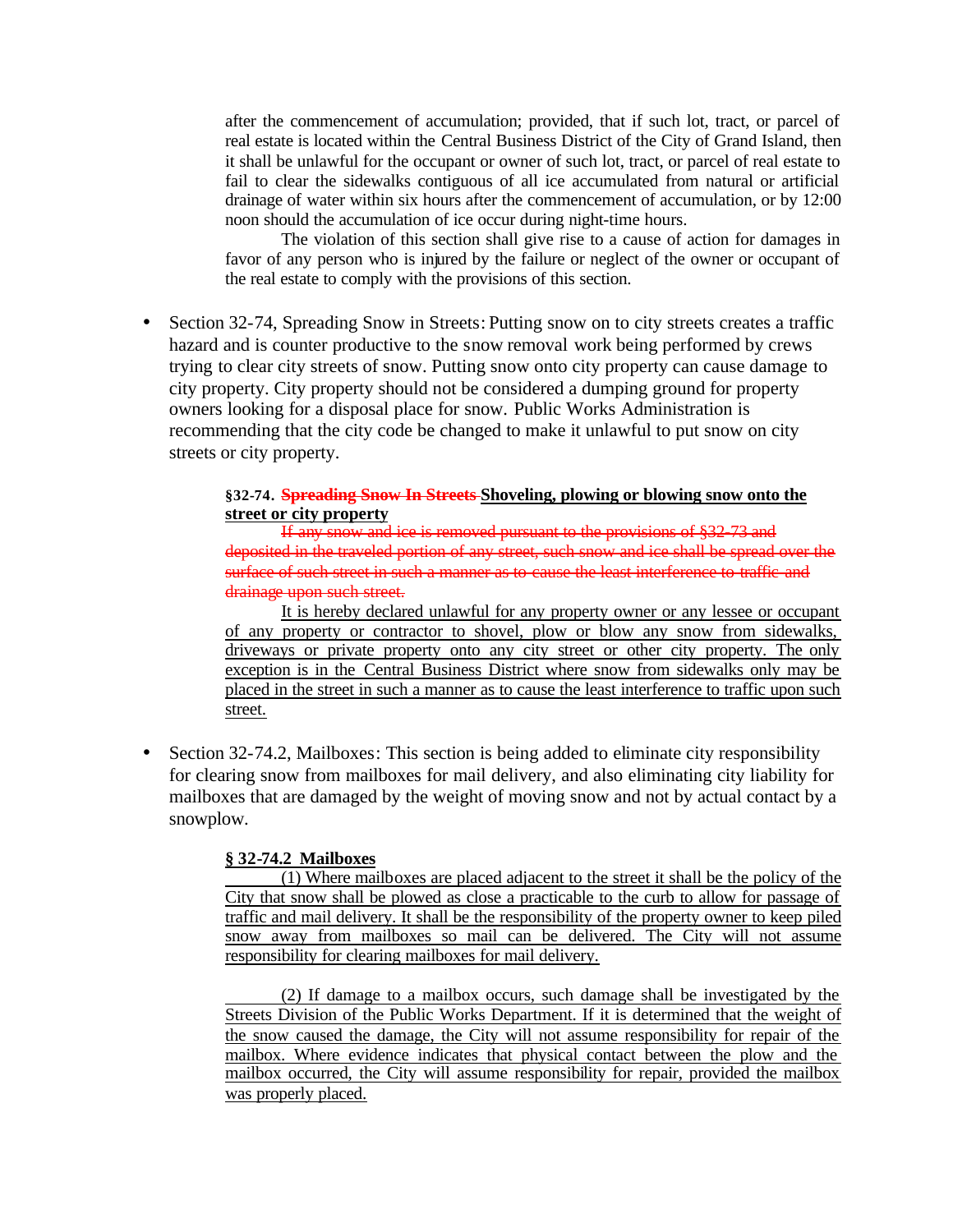### **Alternatives**

It appears that the Council has the following alternatives concerning the issue at hand. The Council may:

- 1. Adopt the ordinance as presented.
- 2. Adopt the ordinance with amendments.
- 3. Take no action on the issue.

### **Recommendation**

Public Works Administration recommends that the Council approve the changes to Chapter 32 of the City Code.

### **Sample Motion**

Move to approve Ordinance No. 9227 revising code sections in Chapter 32 of the Grand Island City Code.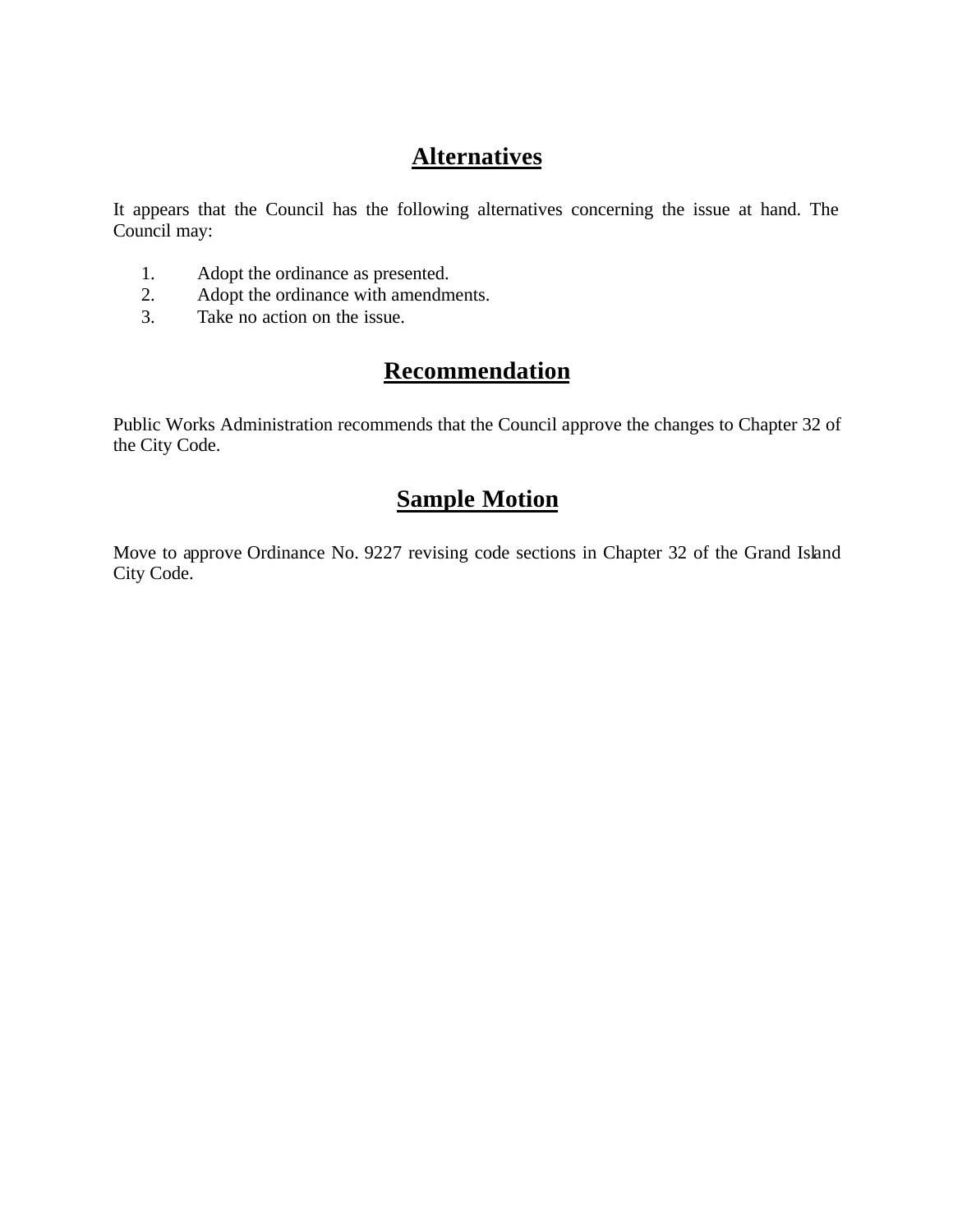#### ORDINANCE NO. 9227

An ordinance to amend Chapter 32 of the Grand Island City Code; to amend Section 32-55 pertaining to Sidewalks, Section 32-74 pertaining to Spreading Snow in Streets and add Section 32-74.2 pertaining to Mailboxes; to repeal Sections 32-55 and 32-74 as now existing, and any ordinance or parts of ordinances in conflict herewith; and to provide for publication and the effective date of this ordinance.

### BE IT ORDAINED BY THE MAYOR AND COUNCIL OF THE CITY OF

#### GRAND ISLAND, NEBRASKA:

SECTION 1. Sections 32-55, 32-74 and 32-74.2 of the Grand Island City Code

are hereby amended to read as follows:

#### **§32-55. Sidewalks**

Sidewalks built within one foot or less of property lines shall be known as "conventional" sidewalks. Conventional sidewalks shall be at least four feet wide. Only conventional sidewalks may be constructed on arterial, collector, and other protected streets, except as hereinafter provided.

Sidewalks constructed immediately adjacent to any curb and gutter shall be known as "curb" sidewalks. Curb sidewalks shall be at least four feet wide. No curb sidewalk may be constructed unless curb and gutter is constructed immediately prior to or is in place at the time of the sidewalk construction.

No curb sidewalks may be constructed unle ss there is constructed a continuous curb sidewalk between successive streets or between a street and an alley. The intent of this section is to provide for uniform sidewalk construction between successive streets or streets and alleys. In some instances, intersections or alleys are not in existence in newly platted areas, or blocks in earlier platted areas are excessive in length, in which case curb sidewalk may be constructed only if it will be continuous for approximately one block and there remains a continuous distance of the same length for construction of conventional sidewalk. For the purpose of this section, one block is defined as 300 feet, more or less. The purpose of this requirement is to provide for continuous sidewalk, either curb or conventio nal, for a reasonable distance without change. No conventional sidewalk may be replaced with curb sidewalk without special permission from the Public Works Director.

Where buildings, improved parking lots, or other improvements extend to the property line, the sidewalk must be at least five feet in width and extend to the property line.

In areas classified as rural routes by the U.S. Postal Service, properties will be allowed curb sidewalk only if the following conditions exist:

(1) If curb exists or is being constructed immediately prior to installation of the sidewalk; and

(2) If all property owners installing curb sidewalk agree to neighborhood box units which are approved and installed by the U.S. Postal Service; and

(3) If the section of sidewalk will be consistent between successive streets or from a street to an alley.

### **§32-74. Shoveling, plowing or blowing snow onto the street or city property**

It is hereby declared unlawful for any property owner or any lessee or occupant of any property or contractor to shovel, plow or blow any snow from sidewalks, driveways or private property onto any